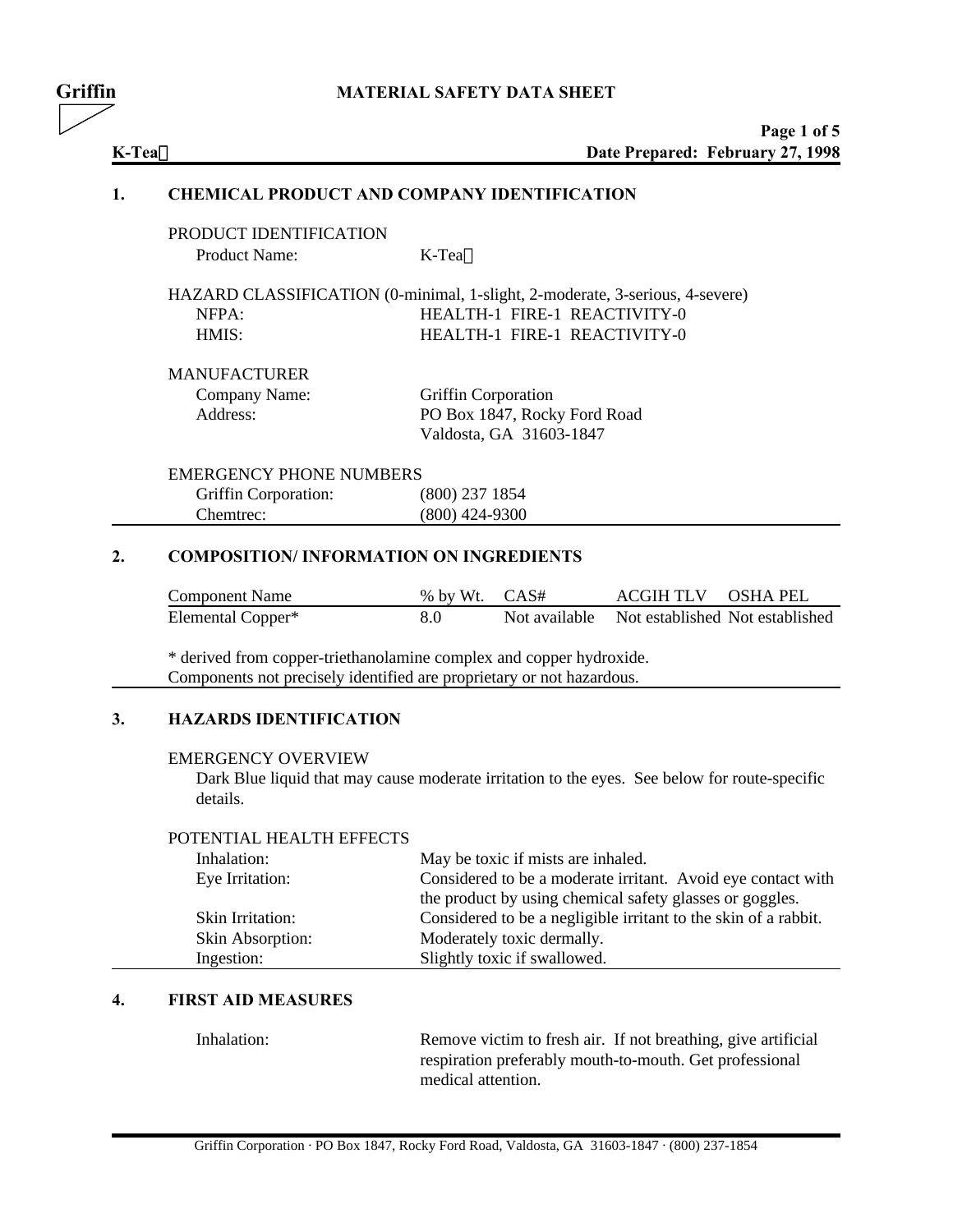# **Griffin MATERIAL SAFETY DATA SHEET**

| Page 2 of 5                      |
|----------------------------------|
| Date Prepared: February 27, 1998 |

# First Aid Measures continued:

 $K-Tea^{TM}$ 

| Eye Contact:         | Hold eyelids open and flush with water for 15-20 minutes      |
|----------------------|---------------------------------------------------------------|
|                      | until no evidence of chemical remains. Get professional       |
|                      |                                                               |
|                      | medical attention if irritation persists.                     |
| <b>Skin Contact:</b> | Remove contaminated clothing and shoes. Wash with plenty      |
|                      | of soap and water for 15-20 minutes until no evidence of      |
|                      | chemical remains. Get professional medical attention if       |
|                      | irritation persists.                                          |
| Ingestion:           | If ingested, contact physician or call Poison Control Center. |
|                      | Drink 1 or 2 glasses of water and induce vomiting by          |
|                      | touching back of throat with finger. Do not induce vomiting   |
|                      | or give anything by mouth to an unconscious person. Get       |
|                      | professional medical attention.                               |

# **5. FIRE FIGHTING MEASURES**

| Flash Point & Method:            | Not determined |
|----------------------------------|----------------|
| Flammable Limits:                | Not determined |
| <b>Autoignition Temperature:</b> | Not determined |

# FIRE FIGHTING HAZARDS & PROCEDURES

| General Hazard:             | Prevent human exposure to fire, smoke, fumes or products of<br>combustion. |
|-----------------------------|----------------------------------------------------------------------------|
| Extinguishing Media:        | Not determined                                                             |
| Fire Fighting Equipment:    | Wear protective clothing and self-contained breathing                      |
|                             | apparatus.                                                                 |
| <b>Hazardous Combustion</b> |                                                                            |
| Products:                   | Decomposes above 200 °C.                                                   |

# **6. ACCIDENTAL RELEASE MEASURES**

| Spill or Leak Procedures: | Cover the spill with an absorbent material such as sweeping |
|---------------------------|-------------------------------------------------------------|
|                           | compound or lime. Sweep up and place in suitable            |
|                           | (fiberboard) containers for later disposal.                 |

# **7. HANDLING AND STORAGE**

| <b>Storage Temperature:</b> | Store below $35^{\circ}C$ (95 $^{\circ}F$ ). Decomposes above 200 $^{\circ}C$ . |
|-----------------------------|---------------------------------------------------------------------------------|
|                             | Average shelf life under proper storage conditions is 2 years.                  |
| General Information:        | Store in a clean, dry area. Do not store near feed, food or                     |
|                             | within the reach of children.                                                   |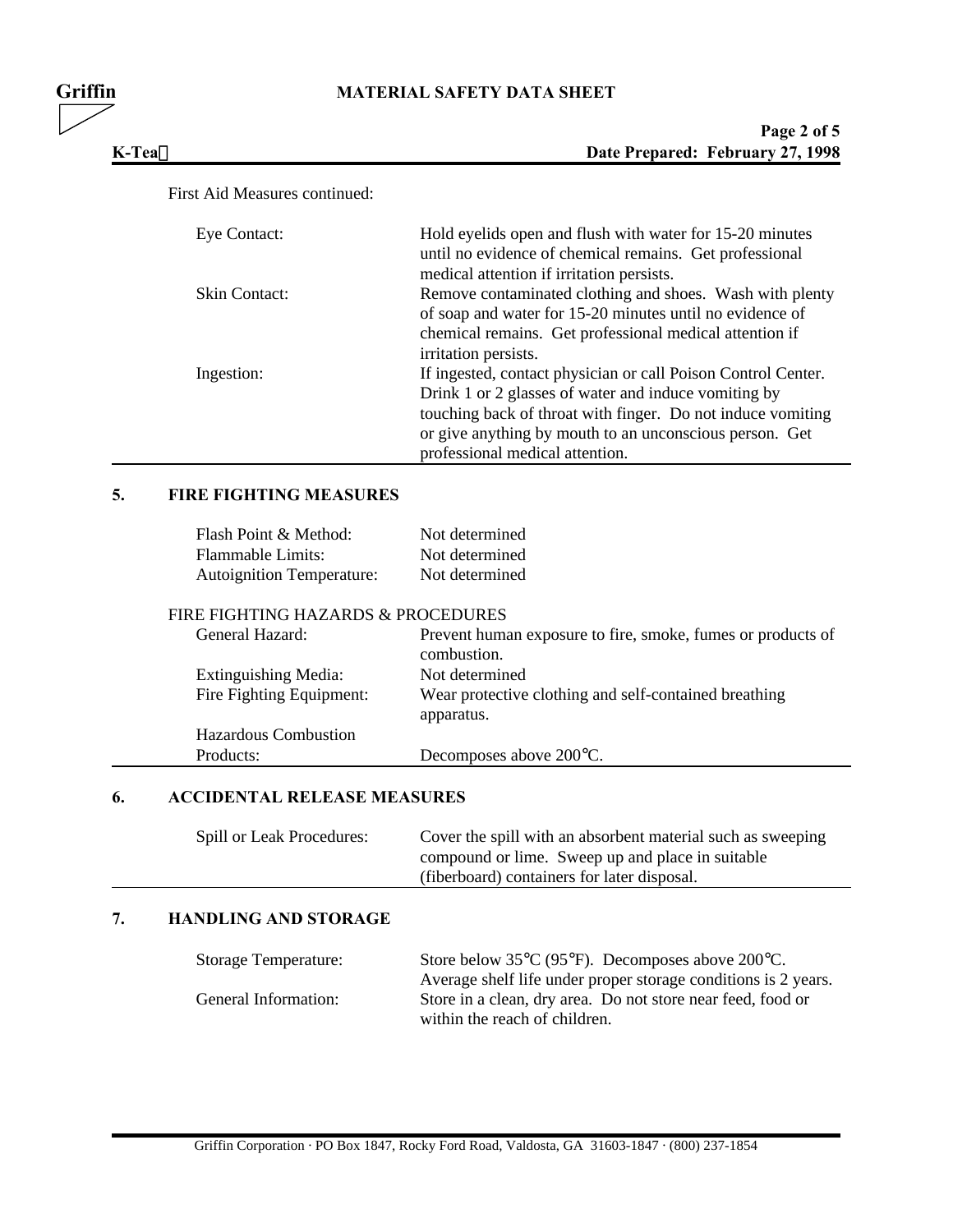# **Griffin MATERIAL SAFETY DATA SHEET**

|        | Page 3 of 5                      |
|--------|----------------------------------|
| K-Tea™ | Date Prepared: February 27, 1998 |

### **8. EXPOSURE CONTROLS/ PERSONAL PROTECTION**

| Ventilation:                   | Provide local exhaust ventilation and/or general dilution ventilation<br>to meet published exposure limits. |
|--------------------------------|-------------------------------------------------------------------------------------------------------------|
| <b>Respiratory Protection:</b> | Wear dual cartridge respirator for dusts and mists.                                                         |
| Eye Protection:                | Wear protective eyewear to prevent contact with this substance.                                             |
| Protective Clothing:           | Wear rubber gloves                                                                                          |

# **9. PHYSICAL AND CHEMICAL PROPERTIES**

| Vapor Pressure:                    | No appreciable vapor pressure. Open containers can lose small<br>amounts of water by volatilization. |
|------------------------------------|------------------------------------------------------------------------------------------------------|
| Density $(20^{\circ} \text{ C})$ : | 1.1769                                                                                               |
| Specific Gravity:                  | 1.18                                                                                                 |
| Solubility in Water:               | Soluble in water and alcohols.                                                                       |
| pH:                                | 8.4                                                                                                  |
| <b>Boiling Point:</b>              | Loses water and decomposes at high temperatures.                                                     |
| <b>Melting Point:</b>              | Not determined                                                                                       |
| Odor:                              | <b>Odorless</b>                                                                                      |
| Color:                             | Dark blue                                                                                            |
| <b>Physical State:</b>             | Liquid                                                                                               |

# **10. STABILITY AND REACTIVITY**

| General:<br>Conditions to Avoid: | This material is stable under normal conditions.<br>Do not use where pH of water is below 6. Copper chelate may<br>dissociate and release copper ions which could subsequently be<br>precipitated as insoluble copper salts. Should not be applied<br>when water temperature is below 60°F. |
|----------------------------------|---------------------------------------------------------------------------------------------------------------------------------------------------------------------------------------------------------------------------------------------------------------------------------------------|
| Hazardous Decomposition:         | Decomposes above 200°C.                                                                                                                                                                                                                                                                     |
| Hazardous Polymerization:        | Material is not known to polymerize.                                                                                                                                                                                                                                                        |

# **11. TOXICOLOGICAL INFORMATION**

| <b>ACUTE</b>     |                                                                 |
|------------------|-----------------------------------------------------------------|
| Inhalation:      | Acute inhalation $LC_{50} = 0.54$ mg/L (rat - 4 hour mist).     |
| Eye Irritation:  | Moderately irritating to the eyes.                              |
| Skin Irritation: | Considered to be a negligible irritant to the skin of a rabbit. |
| Skin Absorption: | Acute dermal $LD_{50} = 2918$ mg/kg.                            |
| Ingestion:       | Oral $LD_{50} = 1,312$ mg/kg.                                   |

# **12. ECOLOGICAL INFORMATION**

For detailed ecological information, write to the address listed in Section 1 of this MSDS or call 912/242-8635 and ask for Regulatory Affairs.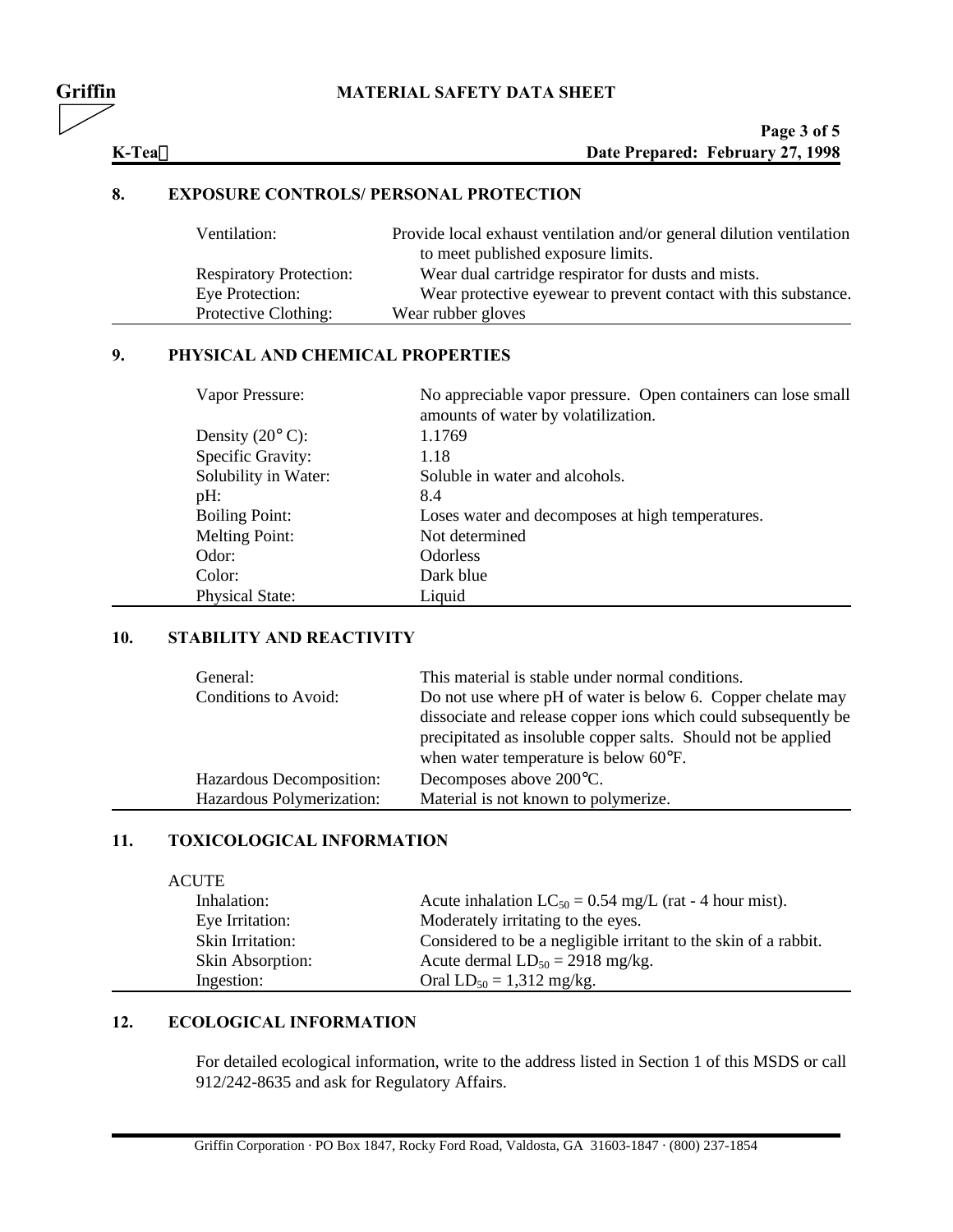### **13. DISPOSAL CONSIDERATIONS**

Comply with appropriate disposal regulations. Landfill solids at permitted sites. Use registered transporters.

# **14. TRANSPORT INFORMATION**

Department of Transportation (DOT): Not Regulated International Air Transport Association (IATA): Not Regulated International Maritime Organization (IMO): Not Regulated

Note: Inhalation data generated using a smaller particle size than is reasonably foreseeable to be encountered by a human during transport. Since a mist is not likely to be generated in a leakage of the transport containment, this material is not regulated for transport per DOT 49 CFR 173.132 (b)(3), IATA 3.6.3.3, IMO IV / 6.1 / 2.2.3, RID / ADR 2600 / 2.5.

# **15. REGULATORY INFORMATION**

| OSHA:                       | This product is considered hazardous under the OSHA               |
|-----------------------------|-------------------------------------------------------------------|
|                             | Hazardous Communication Standard 29 CFR 1910.1200.                |
| TSCA:                       | All product components are on the TSCA Chemical Inventory.        |
| CERCLA:                     | Releases of this material to air, land, or water are not          |
|                             | reportable to the National Response Center under the              |
|                             | Comprehensive Environmental Response, Compensation, and           |
|                             | Liability Act (CERCLA) or to the state and local emergency        |
|                             | planning committees under the Superfund Amendments and            |
|                             | Reauthorization Act (SARA) Title III Section 304.                 |
| RCRA:                       | When a decision is made to discard this material as supplied, it  |
|                             | does not meet RCRA's characteristic definition of ignitability,   |
|                             | corrositivity, or reactivity, and is not listed in 40 CFR 261.33. |
| <b>SARA TITLE III</b>       |                                                                   |
| 311/312 Hazard Categories:  | This product has been reviewed according to the EPA "Hazard"      |
|                             | Categories" and is categorized as an acute health hazard (40      |
|                             | CFR 370.41).                                                      |
| 313 Reportable Ingredients: | This product does not contain any material listed in Section      |
|                             | 313 above de minimis concentrations (40 CFR 372).                 |

# **16. OTHER INFORMATION**

### REVISION SUMMARY

This Material Safety Data Sheet replaces the one dated 09/03/97 and has been revised using the standard Griffin Corporation ANSI Z400.1 compliant format. Revisions have been made in Sections 15 and 16.